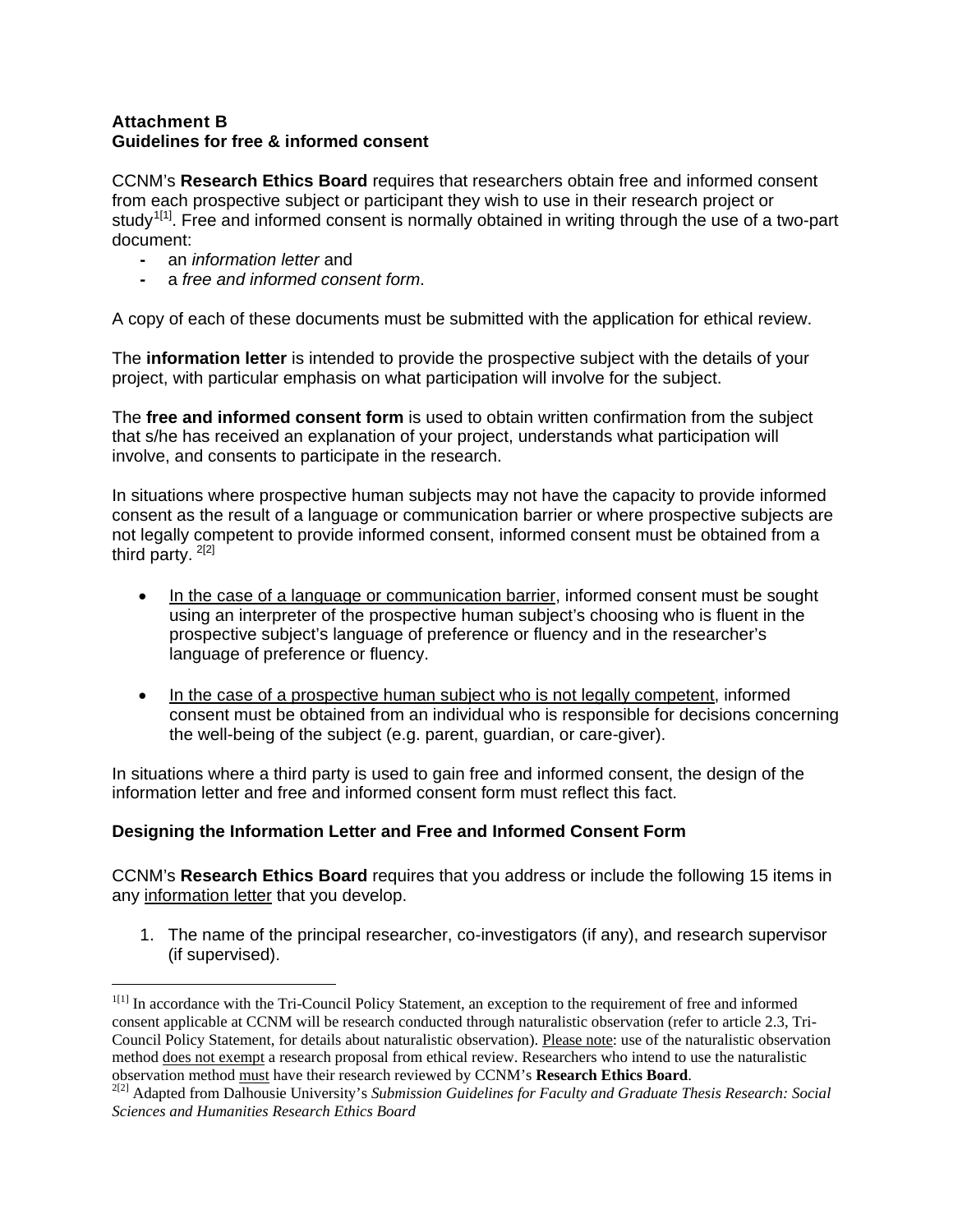- 2. The researcher's educational affiliation, or sponsoring agency.
- 3. The title of the research project (as written on the application to the **Research Ethics Board**).
- 4. A clear statement indicating that the prospective subject has been asked to participate in the research project.
- 5. A clear statement indicating that the subject's participation is voluntary and not binding, and that s/he has the right to decline or withdraw participation at any time without negative consequences.
- 6. A clear statement of the purpose or goals of the research, description of the procedures that will be involved in the research project and how the goals of the project will be achieved.
- 7. A clear description of the potential benefits to the prospective subject that may arise from participation, if any.
- 8. A clear and complete description of what the research subject will be asked to do (including a description of any test or instruments used in the study).
- 9. A realistic estimate of the expected length of time that the subject will be involved in the study.
- 10. A clear description of any foreseeable harm to the subject (physical, emotional, or psychological) that may arise from participation, or a statement that there are no known harms anticipated, if that is the case.
- 11. A clear explanation of how the subject's confidentiality will be protected or how the subject's anonymity cannot be guaranteed.
- 12. A clear statement of how the researcher plans to dispose of the data collected during the project.
- 13. Complete details of any compensation that the prospective subject will receive for participating, including when the subject will be compensated.
- 14. Details about how the subject can obtain a completed copy of the research results or report.
- 15. The name and contact information of the researcher and research supervisor/thesis advisor (if applicable), whom the subject can contact at any time during the project with inquiries or concerns about the research project.

CCNM's **Research Ethics Board** requires that you include the following 4 items in the free and informed consent form that you develop.

- 1. The title of the research project (as written on your application to the **Research Ethics Board)**.
- 2. The subject's name.
- 3. A statement that the subject has read the detailed description of the research project, has had any questions answered to his/her satisfaction, and has agreed to participate in the research project as it has been described.
- 4. A statement that the subject understands that they are free to withdraw from the study at any point and identifying the consequences (if any) of this withdrawal.
- 5. A space for the date and for the subject to print and sign his/her name.

CCNM's **Research Ethics Board** also requires that no statement appear in the information letter or the free and informed consent form to indicate that subjects or participants consent to limit or waive their legal rights or that indicates that subjects or participants can or will release the researcher, the researcher's sponsor and/or affiliated institution from liability for negligence.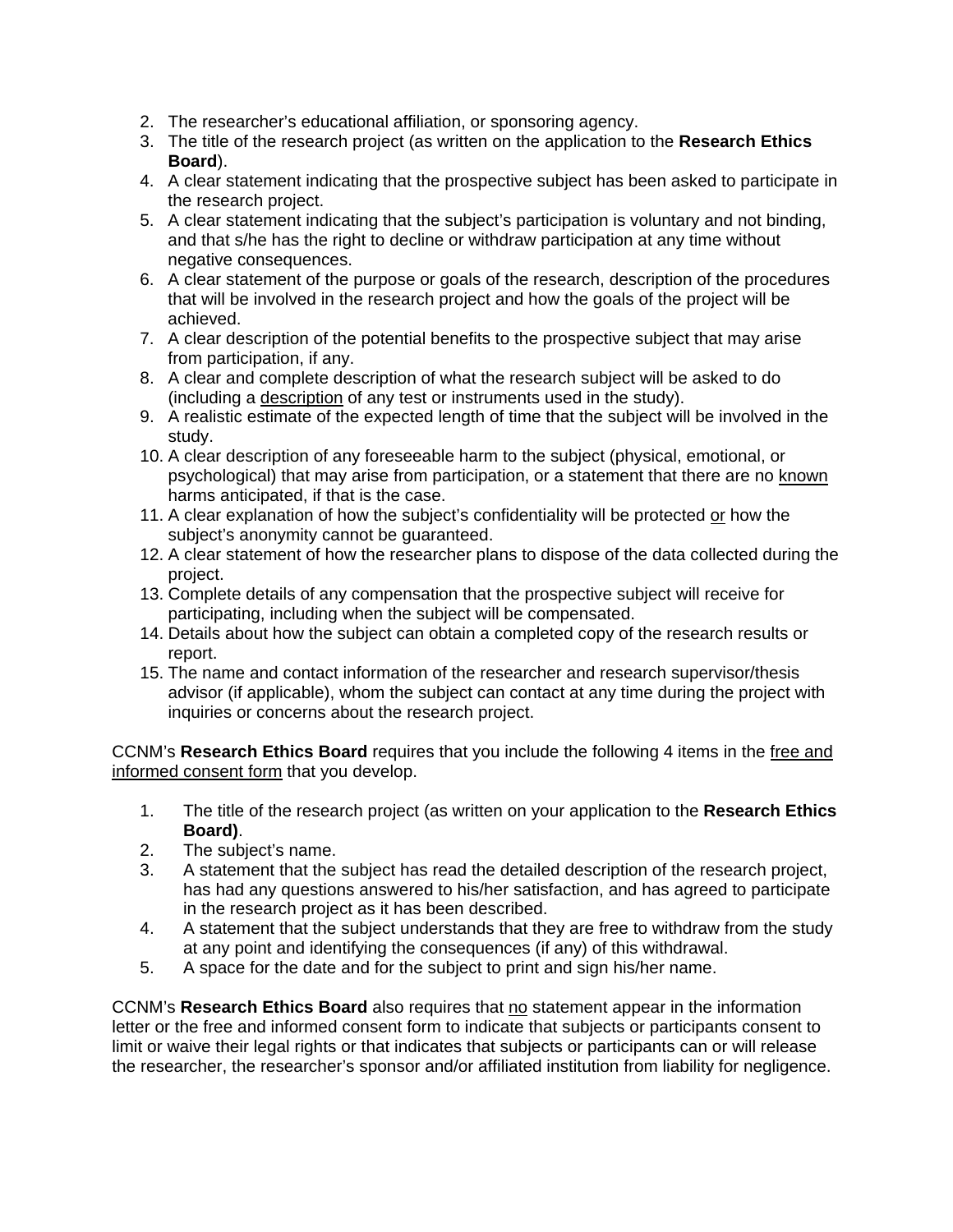### **Example of an Information Letter and Free and Informed Consent Form**

The sample below contains an information letter and free and informed consent form that you can use as a template to develop these items for your research project.

SAMPLE Information Letter

**for [Title of Research Project]**

Date

Dear Madam/Sir,

I am requesting your voluntary participation in my research project, which is entitled (in  $bold)$  \_\_\_\_\_\_\_\_.

My name is **[Principle Researcher (PR)]** and I am a student in the Doctor of Naturopathic Medicine program at CCNM. I am independently conducting a qualitative research project, which will fulfill partial requirement for my diploma. This research project is supervised by my advisor, \_\_\_\_\_ \_\_\_\_\_\_, who is professor of **[discipline]**. Consequently, **[research supervisor/professor's name]** can be reached at anytime during this research project to verify everything that I outline in this information letter and to answer any questions about the project that you may have. His/her contact information is listed at the bottom of this letter along with my contact information.

The purpose of my research project is to learn more about…**[outline details of the purpose]** 

What I learn as a result of this research may benefit…**[if applicable, outline how groups may benefit from the research and how the subject may benefit directly]**.

I intend to accomplish the goal(s) of the research by **[specify the general approach to the research, e.g., conduct interviews with approximately x subjects over a x-month period…]** The project will begin…**[specify start and end dates for the research project]**.

As indicated in the opening sentence above, participation in this research project is voluntary and not binding. If you choose to participate, you may decline or withdraw from further participation at any time during the research project without negative consequences.

As a participant in this research project, you will be asked to do the following: **[provide a clear and complete description of what subjects will be asked to do, including a description of any test or instruments used in the study]**

## **Example of Descriptions:**

- 1. Complete a questionnaire to provide background and demographic information (age, gender, education…) **[provide complete details including why this information is collected]**;
- 2. Take part in two interviews concerning **[subject matter of interview]**, which will take place…; and **(continue description of procedures)**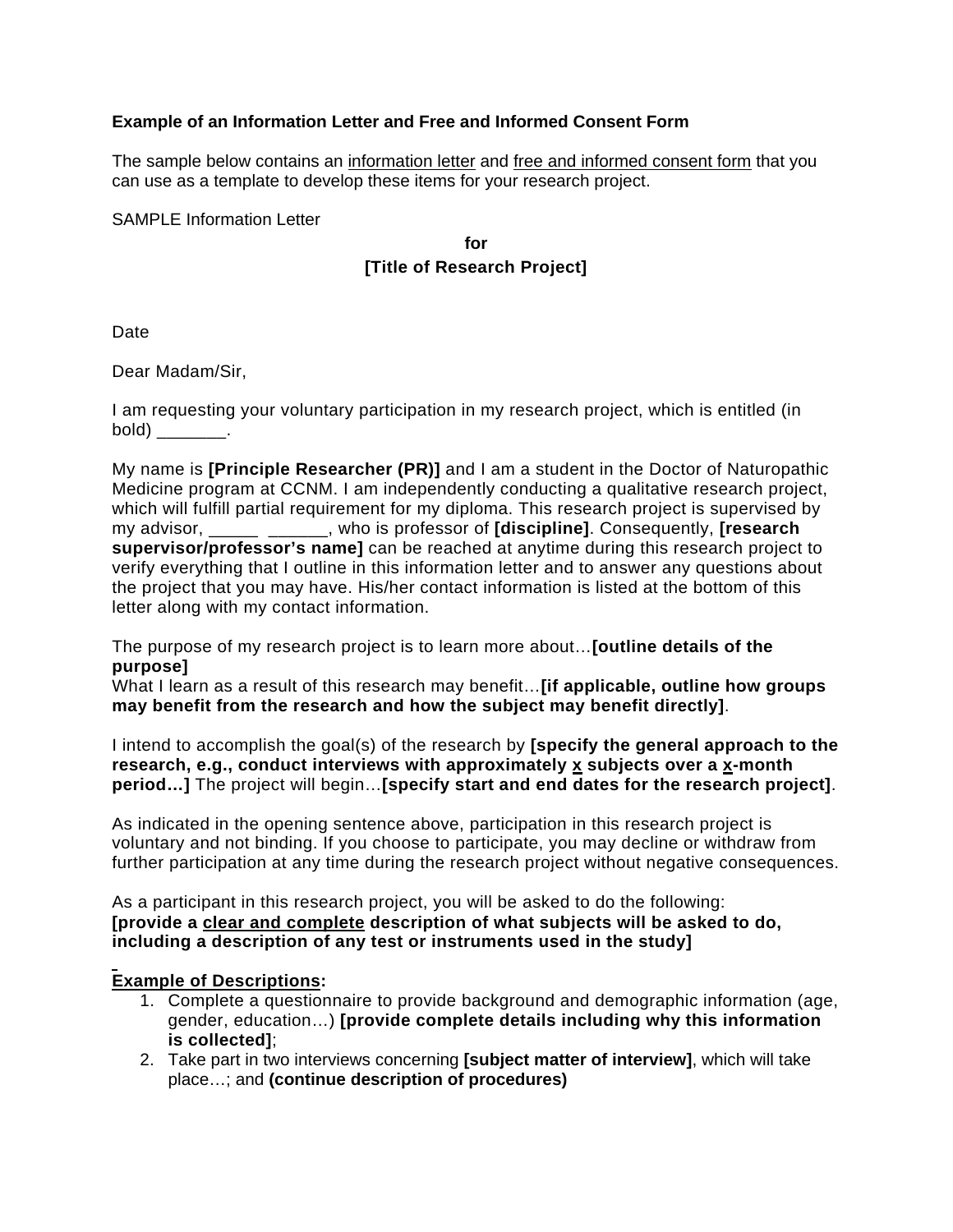Your participation in all of these activities will take approximately **[Specify total amount of time and the amount of time required for each activity]**.

**[Specify whether there are any known harms that might arise from participation for the subject. If there are harms anticipated, specify what they might be, how serious they might be, the probability of occurrence, the precautions that will be taken to minimize the probability of occurrence, and the actions that will be taken to minimize harm if it should occur.]**

The information you provide/Your identity…**[explain how confidentiality will be handled in the project]**.

Once I have had my thesis/research report accepted by advisor/faculty research committee…**[explain how the data collected about the subject will be disposed]**. Once my thesis has been accepted, you can obtain a free copy of it by…**[specify when and how the subject can obtain a copy of the research]**.

You will be compensated for your participation…**[provide details of any compensation that might be offered, including conditions that may apply and when the subject will be compensated]**.

I have listed my contact information for you below. Should you choose to participate in the research, you can contact me at any time during the research project with any questions that you may not have yet considered. Also listed is the contact information for my Research Supervisor, Professor \_\_\_ \_\_\_\_, whom you can contact at any time to verify the accuracy of this information letter.

Thank you for considering participation in my research project.

Sincerely,

**[PR's Name] [Research Supervisor's Name]** [PR's Contact Information] [Research Supervisor's Contact Information]

### **Free and Informed Consent Form for [Title of Research Project]**

----------------

I, \_\_\_\_\_\_\_\_\_\_\_\_\_\_\_\_\_, have carefully read the attached Information Letter for the **[title of research project]**. **[PR's name]** has explained this project to me and has answered all my questions about it. I understand that if I have additional questions, I can contact **[PR]** at any time during the research project. I also understand that I may decline or withdraw from participation at any time without negative consequences.

My signature below verifies that I have agreed to participate in the **[title of research project]** as it has been described in the Information Letter. My signature below also verifies that I am fully competent to sign this Consent Form and that I have received a copy of the Information Letter and the Informed Consent Form for my files.